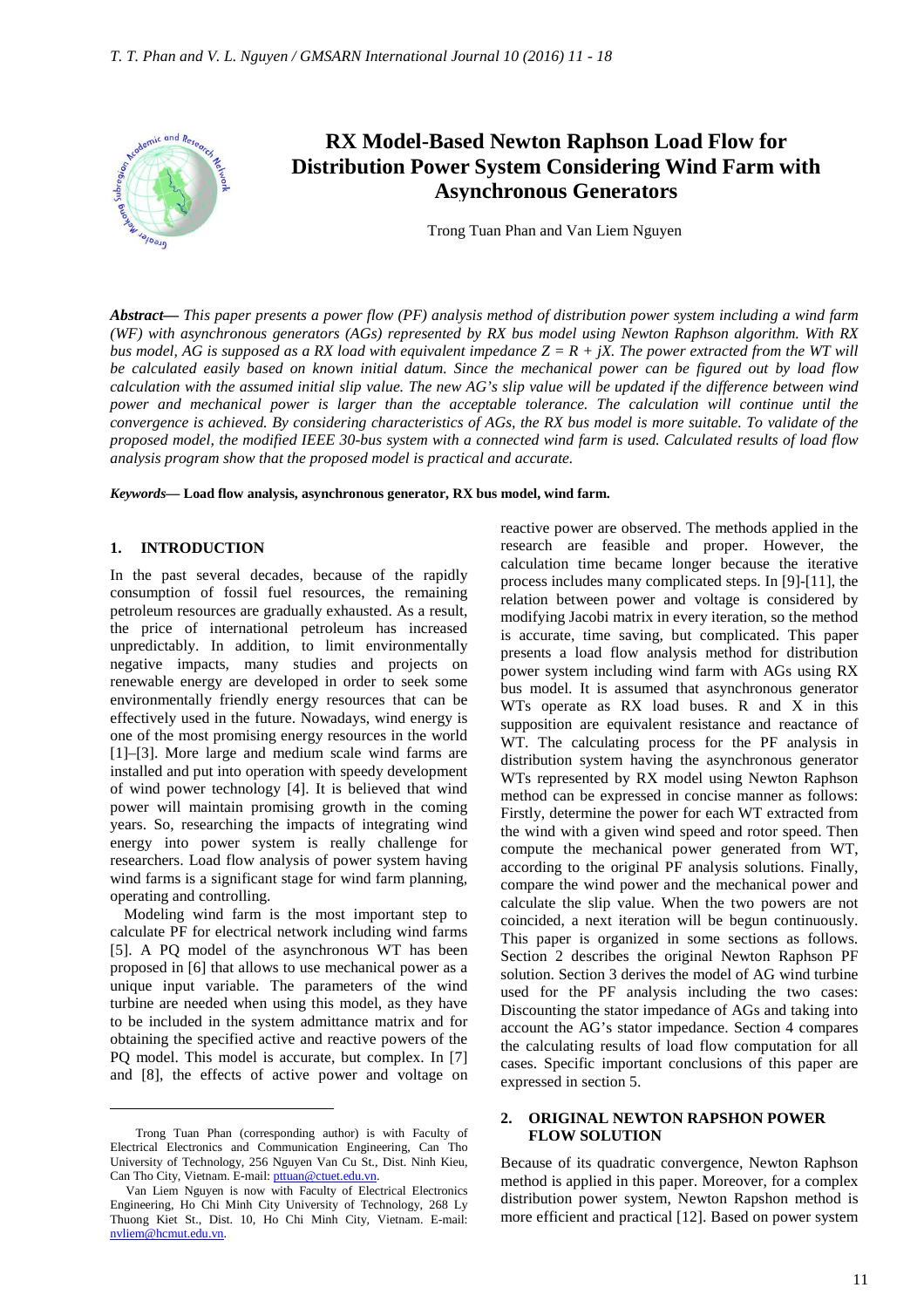analysis principle, the complex power at bus *i* is

$$
P_i - jQ_i = V_i^* I_i = |V_i| \angle - \delta_i \sum_{j=1}^n |Y_{ij}| |V_j| \angle \theta_{ij} + \delta_i
$$
 (1)

Separating the real and imaginary parts of (1), we have:

$$
P_i = \sum_{j=1}^{n} |V_i| |V_j| |X_{ij}| \cos(\theta_{ij} - \delta_i + \delta_j)
$$
 (2)

$$
Q_i = -\sum_{j=1}^{n} |V_i||V_j||Y_{ij}|\sin(\theta_{ij} - \delta_i + \delta_j)
$$
\n(3)

[*J*] is known as Jacobi matrix, which obtained by partial derivatives of  $P_i$  and  $Q_i$  with respect to variables of voltage angles and magnitudes:

$$
\begin{bmatrix} \Delta P \\ \Delta Q \end{bmatrix} = \begin{bmatrix} J_1 & J_2 \\ J_3 & J_4 \end{bmatrix} \begin{bmatrix} \Delta \delta \\ \Delta |V| \end{bmatrix}
$$
 (4)



**Fig.1. Flow chart of the original PF analysis.**

Partial derivate  $P_i$  with respect to variable  $\delta_i$  and  $\delta_j$ , we have the diagonal and the off-diagonal elements of  $J<sub>1</sub>$  as follows:

$$
\frac{\partial P_i}{\partial \delta_i} = \sum_{j \neq 1} |V_i||V_j||Y_{ij}|\sin(\theta_{ij} - \delta_i + \delta_j)
$$
\n(5)

$$
\frac{\partial P_i}{\partial \delta_j} = -|V_i||V_j||Y_{ij}|\sin(\theta_{ij} - \delta_i + \delta_i) \qquad j \neq i \qquad (6)
$$

The diagonal and the off-diagonal elements of *J2* are

$$
\frac{\partial P_i}{\partial |V_i|} = 2|V_i||Y_i|\cos\theta_i + \sum_{j\neq i}|V_j||Y_{ij}|\cos(\theta_{ij} - \delta_i + \delta_j)
$$
(7)

$$
\frac{\partial P_i}{\partial |V_j|} = |V_i||Y_{ij}|\cos(\theta_{ij} - \delta_i + \delta_j) \qquad j \neq i \qquad (8)
$$

Also, the diagonal and the off-diagonal elements of *J<sup>3</sup>* are

$$
\frac{\partial Q_i}{\partial \delta_i} = \sum_{j \neq 1} |V_i||V_j||Y_{ij}|\sin(\theta_{ij} - \delta_i + \delta_j)
$$
\n(9)

$$
\frac{\partial Q_i}{\partial \delta_j} = -|V_i||V_j||Y_{ij}|\cos(\theta_{ij} - \delta_i + \delta_i) \qquad j \neq i \qquad (10)
$$

Finally, the diagonal and the off-diagonal elements of *J4* are

$$
\frac{\partial Q_i}{\partial |V_i|} = -2|V_i||Y_{ii}|\sin\theta_{ii} - \sum_{j\neq i}|V_j||Y_{ij}|\sin(\theta_{ij} - \delta_i + \delta_j)
$$
(11)

$$
\frac{\partial Q_i}{\partial |V_j|} = -|V_i||Y_{ij}|\sin(\theta_{ij} - \delta_i + \delta_j) \qquad j \neq i \qquad (12)
$$

The terms  $\Delta P_i^{(k)}$  and  $\Delta Q_i^{(k)}$  are the difference between the scheduled and calculated values, known as the power residuals, given by

$$
\Delta P_i^{(k)} = P_i^{sch} - P_i^{(k)}
$$
  
\n
$$
\Delta Q_i^{(k)} = Q_i^{sch} - Q_i^{(k)}
$$
\n(13)

The new estimates for bus voltages are described by

$$
\delta_i^{(k+1)} = \delta_i^{(k)} + \Delta \delta_i^{(k)}
$$
\n
$$
|V_i^{(k+1)}| = |V_i^{(k)}| + \Delta |V_i^{(k)}|
$$
\n(14)

Neglecting programming details, the iterative algorithm for the PF calculation by the Newton Raphson method is as follows:

- 1) Since voltage and angle at slack bus fixed, assume  $|V| = 1$ ,  $\delta = 0$  at all *PQ* buses and  $\delta = 0$  at all *PV* buses.
- 2) Calculate  $\Delta P_i$  (for *PV* and *PQ* buses) and  $\Delta Q_i$  (for all *PQ* buses) by (13). If all the values are less than the prescribed tolerance, stop the iterations, calculate  $P_i$ ,  $Q_i$  and print the entire solutions.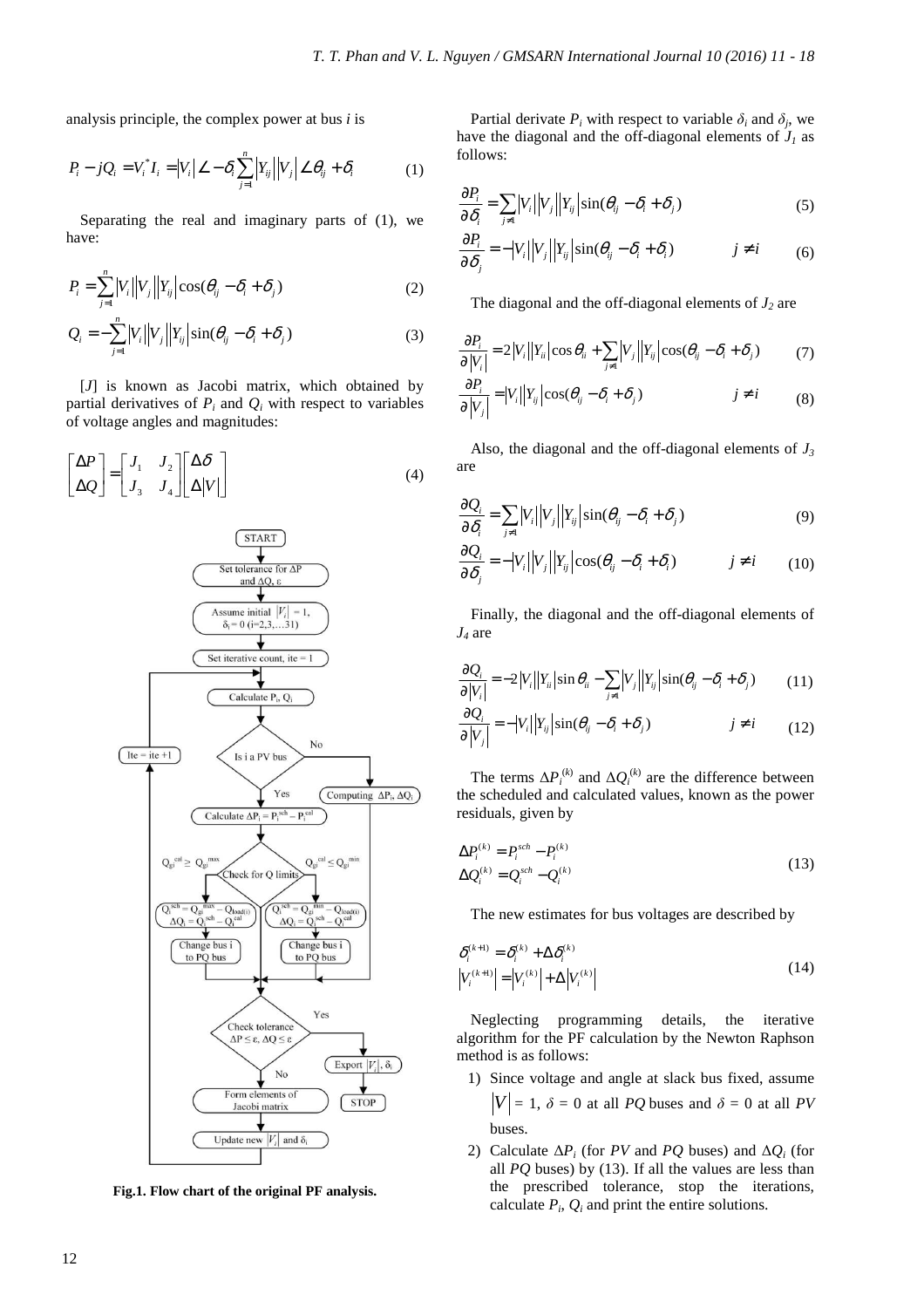- 3) If the convergence is not achieved, evaluate elements of the Jacobi matrix using (5)-(12).
- 4) Solve for corrections of voltage angles and magnitudes with (4).
- 5) Update voltage angles and magnitudes by adding the corresponding changes to the previous values and return to step 2.

# **3. MODEL OF ASYNCHRONOUS GENERATOR WIND TURBINE**

For the purpose of simplicity in calculation, this paper proposed a simple AG's equivalent circuit by discounting the AG's stator impedance.

## *Case A: Discounting the stator impedance*



**Fig.2. Asynchronous generator's equivalent circuit by discounting the stator impedance.** 

If it is assumed that  $(1 - s) / s \approx 1/s$  and discounting values of  $R_s$  and  $X_s$ , rotor current in Fig.2 is determined by

$$
|I_r|^2 = \frac{|V|^2}{\left(R_r \frac{s+1}{s}\right)^2 + X_r^2}
$$
 (15)

Mechanical power of asynchronous generator can be computed as

$$
P_{mech} = -|I_r|^2 \frac{R_r}{s} = -\frac{|V|^2 R_r s}{(s+1)^2 R_r^2 + s^2 X_r^2}
$$
 (16)

Organizing (16), the WT's slip is derived by

$$
s = -\frac{(2P_{mech}R_r^2 + |V|^2 R_r) \pm \sqrt{\Delta}}{2(P_{mech}R_r^2 + P_{mech}X_r^2)}
$$
(17)

where

$$
\Delta = (2P_{mech}R_r^2 + |V|^2 R_r)^2
$$
  
-4P\_{mech}R\_r^2 (P\_{mech}R\_r^2 + P\_{mech}X\_r^2) (18)

According to the RX bus model, which based on the steady-state model of WT, where it is described as an impedance  $Z_{wt}$ . In some uncertain cases, the mechanical power of asynchronous generator is proposed unchanged. The WT's slip is derived by (17).

In case A, the equivalent impedance of WT can be estimated from following equation:

$$
Z_{wt} = \frac{jX_m \left(R_r \frac{s+1}{s} + jX_r\right)}{R_r \frac{s+1}{s} + j\left(X_m + X_r\right)} = R_1 + jX_1\tag{19}
$$

where,  $R_1$  and  $X_1$  are

$$
R_{1} = \frac{X_{m}^{2} R_{r} \frac{s+1}{s}}{\left(R_{r} \frac{s+1}{s}\right)^{2} + \left(X_{m} + X_{r}\right)^{2}}
$$
\n
$$
X_{1} = \frac{X_{m} X_{r} \left(X_{m} + X_{r}\right) + X_{m} \left(R_{r} \frac{s+1}{s}\right)^{2}}{\left(R_{r} \frac{s+1}{s}\right)^{2} + \left(X_{m} + X_{r}\right)^{2}}
$$
\n(21)

The active power generated by the rotor windings and the input mechanical power of the WT are expressed respectively by

$$
P_{gen} = I_r^2 R_1 = \frac{\left(\frac{S}{|V|}\right)^2 R_r \frac{s+1}{s} X_m^2}{\left(R_r \frac{s+1}{s}\right)^2 + \left(X_m + X_r\right)^2}
$$
\n
$$
P_{mech} = \left(\frac{S}{|V|}\right)^2 \frac{\left(1-s\right) R_r \frac{s+1}{s} X_m^2}{\left(R_r \frac{s+1}{s}\right)^2 + \left(X_m + X_r\right)^2}
$$
\n(23)

The Jacobi matrix can be computed by following equation:

$$
[J] = \frac{\partial P_{mech}}{\partial s} = \frac{\partial}{\partial s} \left\{ \frac{\left(\frac{S}{|V|}\right)^2 X_m^2 (1-s) R_r \frac{s+1}{s}}{\left(R_r \frac{s+1}{s}\right)^2 + \left(X_m + X_r\right)^2} \right\}
$$
  
=  $A \cdot \left\{ \frac{R_r^2 \left(1 - 4s^2 - 4s^3 - s^4\right) - \left(s^2 + s^4\right) \left(X_m + X_r\right)^2}{\left[R_r^2 + s^2 \left(X_m + X_r\right)^2\right]^2} \right\}$  (24)

where  $A = \left(\frac{S}{V}\right)^2 X_m^2 R$ ,  $=\left(\frac{S}{|V|}\right)^2 X_m^2 R_r$  and  $S = \sqrt{P_g^2 + Q_c^2}$  [13]. Generated

real power and consumed reactive power of AG are *P<sup>g</sup>* and *Q<sup>c</sup>* , respectively.

$$
P_{g} = -\frac{|V|^{2}}{|Z_{wI}|^{2}} \operatorname{Re}(Z_{wI})
$$
 (25)

$$
Q_c = \frac{|V|^2}{|Z_{wt}|^2} \text{Im}(Z_{wt})
$$
 (26)

It can be easily realised that the steady-state operating condition of asynchronous generator WTs can be solved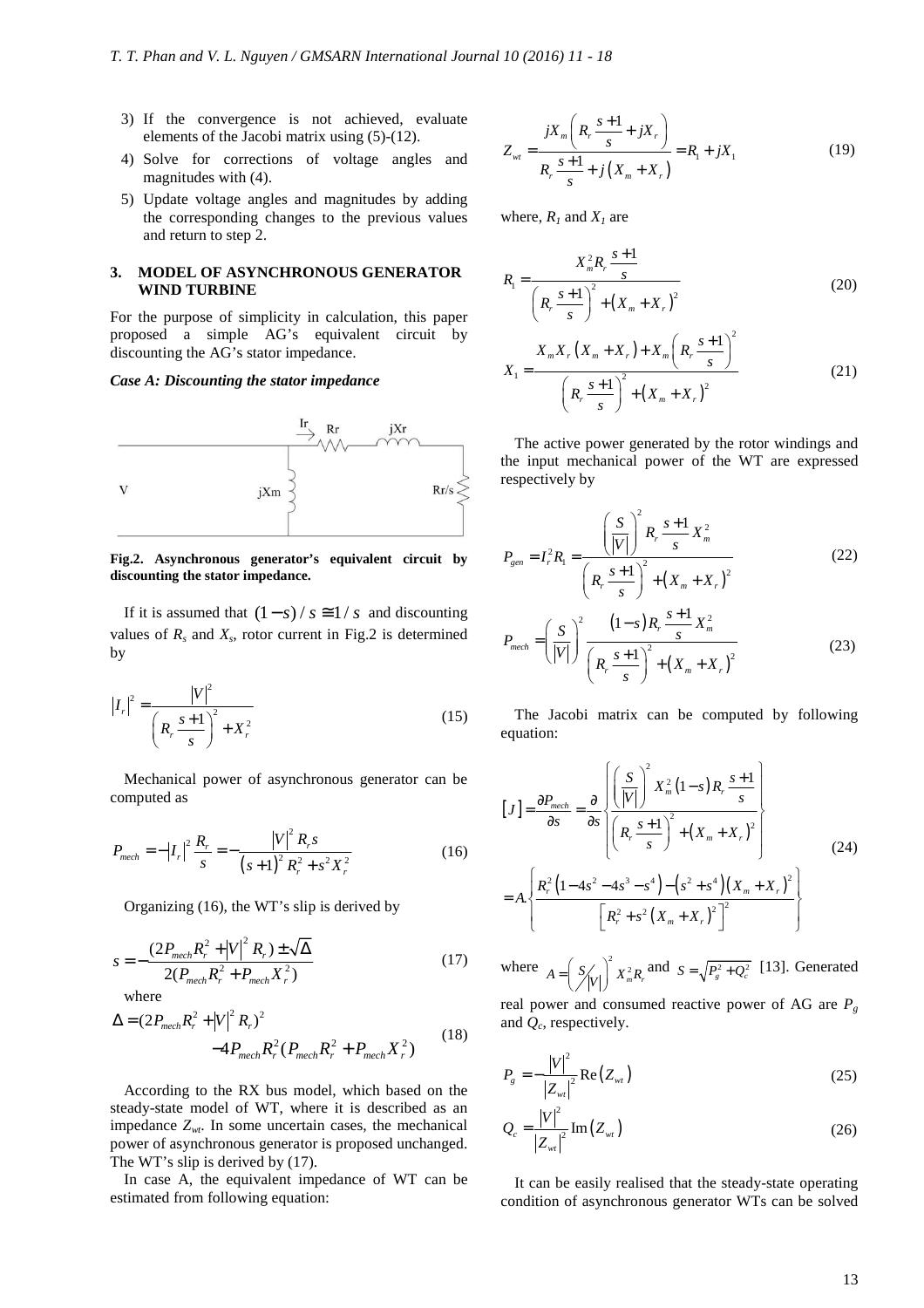if the equivalent circuit datum are known. In the other words, when the wind speed *vwind*, gearbox ratio, swept area, power coefficient  $C_p$ , etc are given, the slip value and rotor speed of WTs can be computed smoothly.

#### *Case B: Taking into account the stator impedance*



**Fig.3. Asynchronous generator's equivalent circuit by taking into account the stator impedance.** 

By using the Thevenin's theorem,  $R_s$ ,  $X_s$ , and  $X_m$  can be combined together to become the equivalent resistance  $R_{eq}$  and reactance  $X_{eq}$ .

$$
Z_{eq} = R_{eq} + jX_{eq}
$$
\n
$$
27
$$

$$
R_{eq} = \frac{R_s X_m^2}{R_s^2 + (X_s + X_m)^2}
$$
 (28)

$$
X_{eq} = \frac{X_s X_m \left(X_s + X_m\right) + R_s^2 X_m}{R_s^2 + \left(X_s + X_m\right)^2}
$$
\n(29)



**Fig.4. Thevenin equivalent circuit of Fig.3.** 

The AG's equivalent impedance of case B is calculated by (30):

$$
Z_{wt} = \left(R_{eq} + R_r \frac{1+s}{s}\right) + j\left(X_{eq} + X_r\right)
$$
 (30)

The Thevenin's voltage, the rotor current magnitude and the mechanical power in the taking into account the stator impedance case are

$$
V_{th} = V \frac{jX_m}{R_s + j\left(X_s + X_m\right)}
$$
\n(31)

$$
|I_r|^2 = \frac{|V_{th}|^2}{\left(R_{eq} + \frac{R_r}{s}\right)^2 + \left(X_{eq} + X_r\right)^2}
$$
(32)

$$
P_{mech} = -|I_r|^2 \frac{R_r}{s} = \frac{-|V_{th}|^2 R_r s}{s^2 R_{eq}^2 + 2s R_{eq} R_r + s^2 (X_{eq} + X_r)^2}
$$
(33)

Arranging (33), we can calculate the slip value by

$$
s = -\frac{(2P_{mech}R_{eq}R_r + |V_{th}|^2 R_r) \pm \sqrt{\Delta}}{2\left[P_{mech}R_{eq}^2 + P_{mech}\left(X_{eq} + X_r\right)^2\right]}
$$
(34)

$$
\Delta = (2P_{mech}R_{eq}R_r + |V_{th}|^2 R_r)^2
$$
  
\n
$$
-4P_{mech}R_r^2 \left[P_{mech}R_{eq}^2 + P_{mech}(X_{eq} + X_r)^2\right]
$$
  
\n
$$
\xrightarrow{\text{Req}}
$$
  
\n
$$
\xrightarrow{\text{Req}}
$$
  
\n
$$
\xrightarrow{\text{Tr}}
$$
  
\n
$$
\xrightarrow{\text{Tr}}
$$
  
\n
$$
\xrightarrow{\text{Tr}}
$$
  
\n
$$
\xrightarrow{\text{Tr}}
$$
  
\n
$$
\xrightarrow{\text{Tr}}
$$
  
\n
$$
\xrightarrow{\text{Tr}}
$$
  
\n
$$
\xrightarrow{\text{Req}}
$$
  
\n
$$
\xrightarrow{\text{Tr}}
$$
  
\n
$$
\xrightarrow{\text{Tr}}
$$
  
\n
$$
\xrightarrow{\text{Req}}
$$
  
\n
$$
\xrightarrow{\text{Tr}}
$$
  
\n
$$
\xrightarrow{\text{Tr}}
$$
  
\n
$$
\xrightarrow{\text{Req}}
$$
  
\n
$$
\xrightarrow{\text{Tr}}
$$
  
\n
$$
\xrightarrow{\text{Req}}
$$
  
\n
$$
\xrightarrow{\text{Tr}}
$$
  
\n
$$
\xrightarrow{\text{Req}}
$$
  
\n
$$
\xrightarrow{\text{Req}}
$$
  
\n
$$
\xrightarrow{\text{Req}}
$$
  
\n
$$
\xrightarrow{\text{Req}}
$$
  
\n
$$
\xrightarrow{\text{Req}}
$$
  
\n
$$
\xrightarrow{\text{Req}}
$$
  
\n
$$
\xrightarrow{\text{Req}}
$$
  
\n
$$
\xrightarrow{\text{Req}}
$$
  
\n
$$
\xrightarrow{\text{Req}}
$$
  
\n
$$
\xrightarrow{\text{Req}}
$$
  
\n
$$
\xrightarrow{\text{Req}}
$$
  
\n
$$
\xrightarrow{\text{Req}}
$$
  
\n
$$
\xrightarrow{\text{Req}}
$$
  
\n
$$
\xrightarrow{\text{Req}}
$$
  
\n
$$
\xrightarrow{\text{Req}}
$$
  
\n
$$
\xrightarrow{\text{Req}}
$$
  
\n
$$
\xrightarrow{\text{Req}}
$$
  
\n
$$
\xrightarrow{\text{Req}}
$$
  
\n<

#### **Fig.5. Equivalent circuit of Fig.4.**

To facilitate the computation, we transform the rotor winding impedance to parallel elements. Transforming process of rotor impedance from series elements to parallel elements is expressed as follows:

$$
Y_{series} = \frac{1}{Z_{series}} = \frac{1}{R_r} \frac{1+s}{s} + jX_r = G + jB
$$
\n(36)

$$
R_{p \text{--} eq} = \frac{1}{G} = R_r \frac{1+s}{s} + \frac{X_r^2}{R_r} \frac{s}{s+1}
$$
 (37)

$$
X_{p \text{ - } eq} = -\frac{1}{B} = X_r + \frac{\left(R_r \frac{1+s}{s}\right)^2}{X_r}
$$
 (38)



**Fig.6. Equivalent circuit of Fig.5 by transforming rotor impedance to parallel elements.** 

The active power generated by the rotor windings, the WT's mechanical power and the its derivative with respect to variable *s* in case B are follows, respectively:

$$
P_{gen} = \frac{|V_{th}|^2}{R_{p-eq}}
$$
 (39)

$$
P_{mech} = (1 - s) P_{gen} = \frac{(1 - s)|V_{th}|^2}{R_r \frac{1 + s}{s} + \frac{X_r^2}{R_r} \frac{s}{s + 1}}
$$
(40)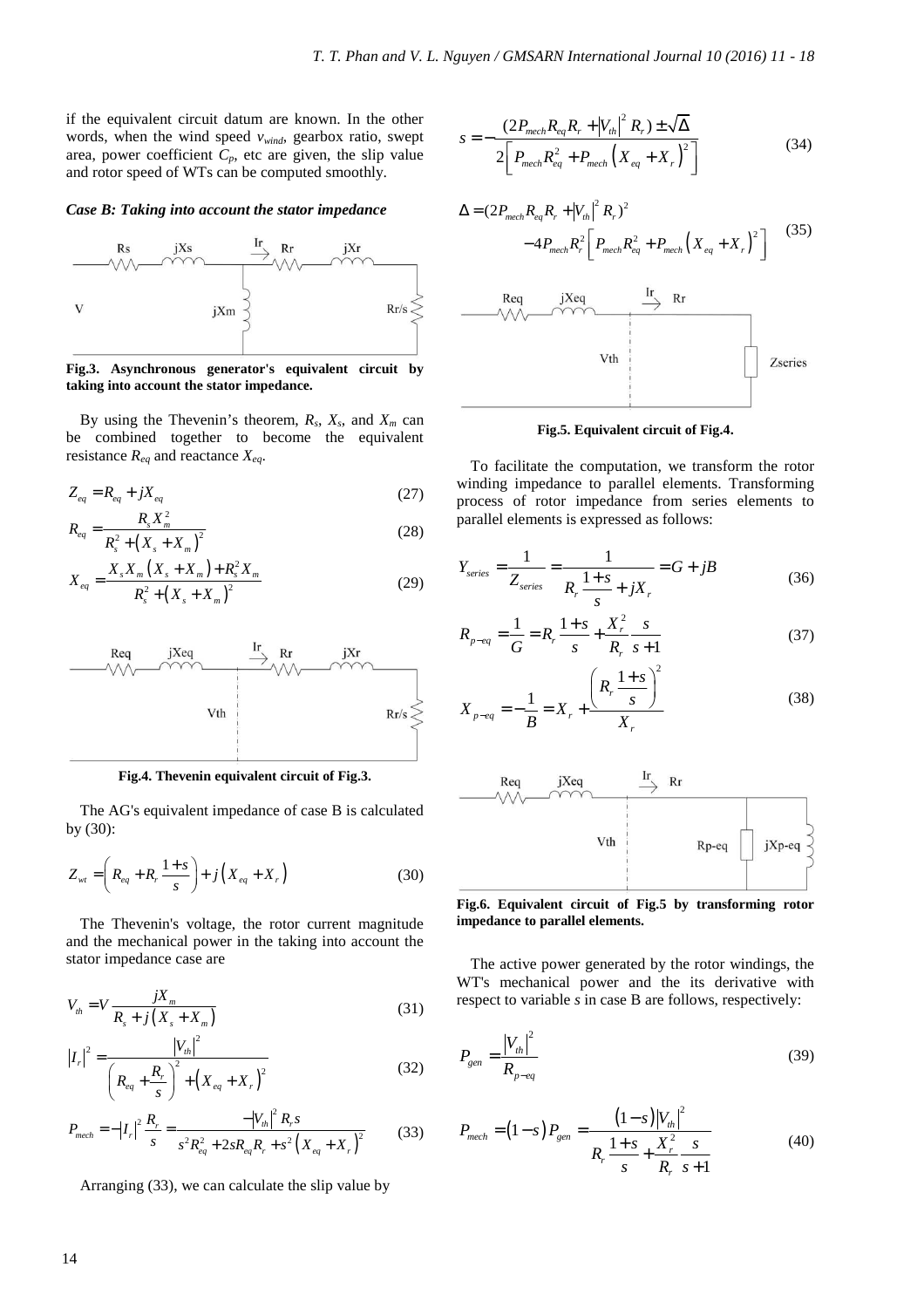$$
[J] = \frac{\partial P_{mech}}{\partial s} = \frac{\partial}{\partial s} \left\{ \frac{|V_{th}|^2 (1-s)}{R_r \frac{1+s}{s} + \frac{X_r^2}{R_r} \frac{s}{s+1}} \right\}
$$
  
=  $-|V_{th}|^2 \frac{\left[ R_r \frac{s^2 + 2s - 1}{s^2} + \frac{X_r^2}{R_r} \frac{1+s^2}{(s+1)^2} \right]}{\left( R_r \frac{1+s}{s} + \frac{X_r^2}{R_r} \frac{s}{s+1} \right)^2}$  (41)

With assumed initial slip value, active power extracted from the wind is determined by:

$$
P_{\text{wind}} = \frac{1}{2} \rho A v_{\text{wind}}^3 C_p \tag{42}
$$

where  $\rho$  is the air density,  $A$  is the swept area of blades,  $v_{wind}$  is the wind speed, and  $C_p$  is the power coefficient [14].

$$
C_p = \frac{1}{2} (\lambda - 5.6) e^{-0.17\lambda}
$$
 (43)

where  $\lambda$  is the tip speed ratio (TSR) of the WT while  $R$  is blade's length and  $\omega_r$  is rotor speed.

$$
\lambda = \frac{\omega_r R}{v_{wind}} = \frac{\omega_s (1 - s) R}{v_{wind}}
$$
(44)

Generally, the mechanical power is not equal to the wind power because of unsuitable initial slip value. After the first iteration of load flow calculation, if the difference between the two powers is not equal to zero, the new slip value will be updated continuously. Calculating process will be continuous untill  $\Delta P_m \leq \varepsilon$ .

$$
\Delta P_m = P_{wind} - P_{mech} \tag{45}
$$

When the two powers are not coincided, a next iteration will be begun continuously. As a result, the new slip is updated:

$$
s_{k+1} = s_k + \Delta s \tag{46}
$$

where 
$$
\Delta s = J^{-1} \Delta P_m
$$
 (47)

where  $\Delta P_m$  is the difference between the two powers, calculated by (45) and the Jacobi matrix's components are represented in (24) and (41) for two corresponding proposed cases. To sum up, the iterative algorithm for solving the load flow calculation by simulating WT as a RX bus is given follows:

1) Assume that the slip in each WT is equal to the rated slip. Then calculate the equivalent impedance *Zwt* based on the proposed slip value.

- 2) By the corresponding *Zwt* value, modify the admittance matrix of the distribution power system including the asynchronous generator WTs.
- 3) After the first iteration of the original PF calculation, using the obtained voltages to compute the WT's input mechanical power by (23) and (40) for two corresponding proposed cases.
- 4) Compute the wind power *Pwind* with the slip value, the TSR and the power coefficient  $C_p$  using (42).
- 5) Calculate the difference between the wind power and the mechanical power by (45) and, if  $\Delta P_m$  is not satisfied, update the slip by means of (46) and go to step 2. Otherwise, if Δ*Pm* is satisfied, stop the iteration and print the solutions.

# **4. CACULATION RESULTS**

| Parameters                            | Value   |
|---------------------------------------|---------|
| Rated power, $P(MW)$                  | 1.6     |
| Rated voltage, $V$ (kV)               | 0.69    |
| Rated frequency, $f(Hz)$              | 50      |
| Number of pole pairs, $p$             | 4       |
| Rotor diameter, $d(m)$                | 100     |
| Stator resistance, $R_s$ (pu)         | 0.00706 |
| Rotor resistance, $R_r$ (pu)          | 0.005   |
| Stator leakage inductance, $X_s$ (pu) | 0.171   |
| Rotor leakage inductance, $X_r$ (pu)  | 0.310   |
| Magnetizing inductance, $X_m$ (pu)    | 2.0     |
| Gear ratio                            | 1:91    |

Table 1. Parameters of the asynchronous generator WT

Table 2. Convergence characteristics, results for the WT's slip value and the power system's total power losses

| <b>Solutions</b>                            | Value                   |                        |  |  |
|---------------------------------------------|-------------------------|------------------------|--|--|
|                                             | Case A                  | Case B                 |  |  |
| No. of iteration of<br>original PF analysis | 5                       |                        |  |  |
| No. of iteration of main<br>program         | $\mathfrak{D}$          | 2                      |  |  |
| Tolerance, $\varepsilon$                    | $1 \times 10^{-4}$      | $1 \times 10^{-4}$     |  |  |
| Maximum error                               | $1.205 \times 10^{-5}$  | $4.725 \times 10^{-7}$ |  |  |
| WT's slip, s                                | $-8.971 \times 10^{-5}$ | $-1.02 \times 10^{-5}$ |  |  |
| Total active power loss<br>(MW)             | 17.27                   | 17.26                  |  |  |
| Total reactive power<br>loss (MVar)         | 32.33                   | 32.28                  |  |  |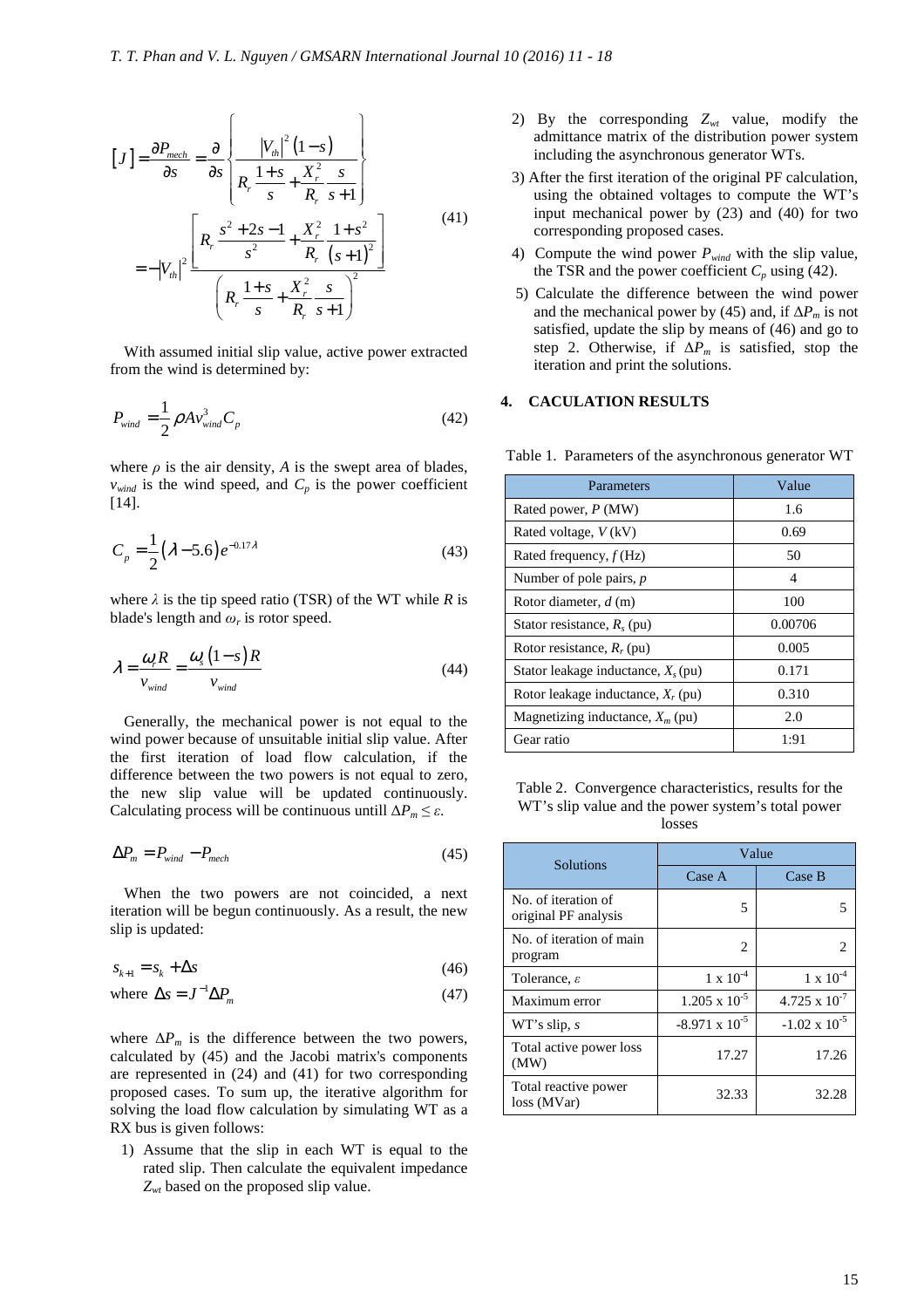

**Fig. 7. Single-line diagram of the modified IEEE 30 bus system using for calculation.**

Fig.7 shows the single-line diagram of the modified IEEE 30 bus system using for calculation. A wind farm including 20 asynchronous generator WTs is combined to a new bus, bus 31, which is connected to bus 24 of the IEEE 30 bus system through a step-up transformer. The parameters of the WTs are characterized sufficiently in Table 1. The results obtained in this paper are under the assumption that the wind speed is the identical for all wind farm.

It is observed from the results obtained in Table 2 that the iterative algorithm for PF analysis converged well in both case A and B, after only 2 iterations. The calculated WT's slip value of the discounting stator impedance case is  $-8.97 \times 10^{-5}$  and  $-1.02 \times 10^{-5}$  for the considering the stator impedance case.

Table 3 illustrates the comparative solutions of the bus voltages from the original PF algorithm for all proposed cases. It can be deduced from these results that the deviation of the bus voltages between case A and B is insignificant. However, neglecting the stator impedance of WTs in the calculating process has a remarkable influence on the bus voltage where the WTs are connected.

The calculated voltage at all busses of power system, including wind farm bus, in this case study are within the permitted limits. However, in case of a short circuit fault occurring at the wind farm bus, the voltage values will be changed significantly. On the other hand, dynamic changes of wind speed make amount of power injected to the electrical network highly variable. Depending on intensity and rate of changes, difficulties with voltage regulation could appear making a direct impact to quality level of delivered electrical energy.

| Node           | Discounting stator<br>impedance (case A) |                | Considering stator<br>impedance (case B) |                |
|----------------|------------------------------------------|----------------|------------------------------------------|----------------|
|                | V , pu                                   | $\delta$ , deg | V , pu                                   | $\delta$ , deg |
| 1              | 1.060                                    | 0.00           | 1.060                                    | 0.00           |
| $\overline{c}$ | 1.040                                    | $-5.27$        | 1.040                                    | $-5.27$        |
| 3              | 1.020                                    | $-7.47$        | 1.020                                    | $-7.47$        |
| $\overline{4}$ | 1.010                                    | $-9.20$        | 1.011                                    | $-9.21$        |
| 5              | 1.010                                    | $-14.13$       | 1.010                                    | $-14.13$       |
| 6              | 1.009                                    | $-10.97$       | 1.009                                    | $-10.98$       |
| $\overline{7}$ | 1.002                                    | $-12.80$       | 1.002                                    | $-12.80$       |
| 8              | 1.010                                    | $-11.74$       | 1.010                                    | $-11.75$       |
| 9              | 1.045                                    | $-13.90$       | 1.046                                    | $-13.92$       |
| 10             | 1.034                                    | $-15.45$       | 1.036                                    | $-15.46$       |
| 11             | 1.082                                    | $-13.90$       | 1.082                                    | $-13.92$       |
| 12             | 1.054                                    | $-14.85$       | 1.055                                    | $-14.85$       |
| 13             | 1.071                                    | $-14.85$       | 1.071                                    | $-14.85$       |
| 14             | 1.039                                    | $-15.73$       | 1.040                                    | $-15.74$       |
| 15             | 1.034                                    | $-15.80$       | 1.035                                    | $-15.81$       |
| 16             | 1.038                                    | $-15.35$       | 1.039                                    | $-15.36$       |
| 17             | 1.030                                    | $-15.64$       | 1.032                                    | $-15.65$       |
| 18             | 1.022                                    | $-16.38$       | 1.023                                    | $-16.39$       |
| 19             | 1.018                                    | $-16.53$       | 1.019                                    | $-16.54$       |
| 20             | 1.021                                    | $-16.32$       | 1.023                                    | $-16.33$       |
| 21             | 1.025                                    | $-15.94$       | 1.027                                    | $-15.97$       |
| 22             | 1.026                                    | $-15.91$       | 1.028                                    | $-15.94$       |
| 23             | 1.024                                    | $-16.14$       | 1.027                                    | $-16.20$       |
| 24             | 1.020                                    | $-16.26$       | 1.024                                    | $-16.37$       |
| 25             | 1.022                                    | $-15.97$       | 1.026                                    | $-16.02$       |
| 26             | 1.005                                    | $-16.38$       | 1.008                                    | $-16.43$       |
| 27             | 1.033                                    | $-15.52$       | 1.035                                    | $-15.54$       |
| 28             | 1.007                                    | $-11.63$       | 1.007                                    | $-11.64$       |
| 29             | 1.020                                    | $-16.93$       | 1.022                                    | $-16.94$       |
| 30             | 1.017                                    | $-18.01$       | 1.019                                    | $-18.02$       |
| 31             | 0.994                                    | $-15.72$       | 1.011                                    | $-15.88$       |

Table 3. Comparison of the computed bus voltage values from the case A and case B

After the convergence of the main PF calculation is achieved, the details of the load flows in each branch are represented in Table 4 and 5. As displayed in the two below tables, the sent-received active and reactive powers in each breach are slightly different.

From the results expressed in Table 5, it can be easily observed in the taking into account the stator impedance case, the consumed reactive power at bus #1 (slack bus) is 15.31 MVAr and the generated active power is 171.81 MW. This is the biggest generated active power among all buses in whole proposed power system. Especially, by observing the power flow in the branch 31-24, which have sending end bus represented by the WF bus, we can recognize that the active power generated from WF is 35.4 MW. It is assumed that the positive and negative signs in front of calculated active and reactive power values describe for generating or consuming modes.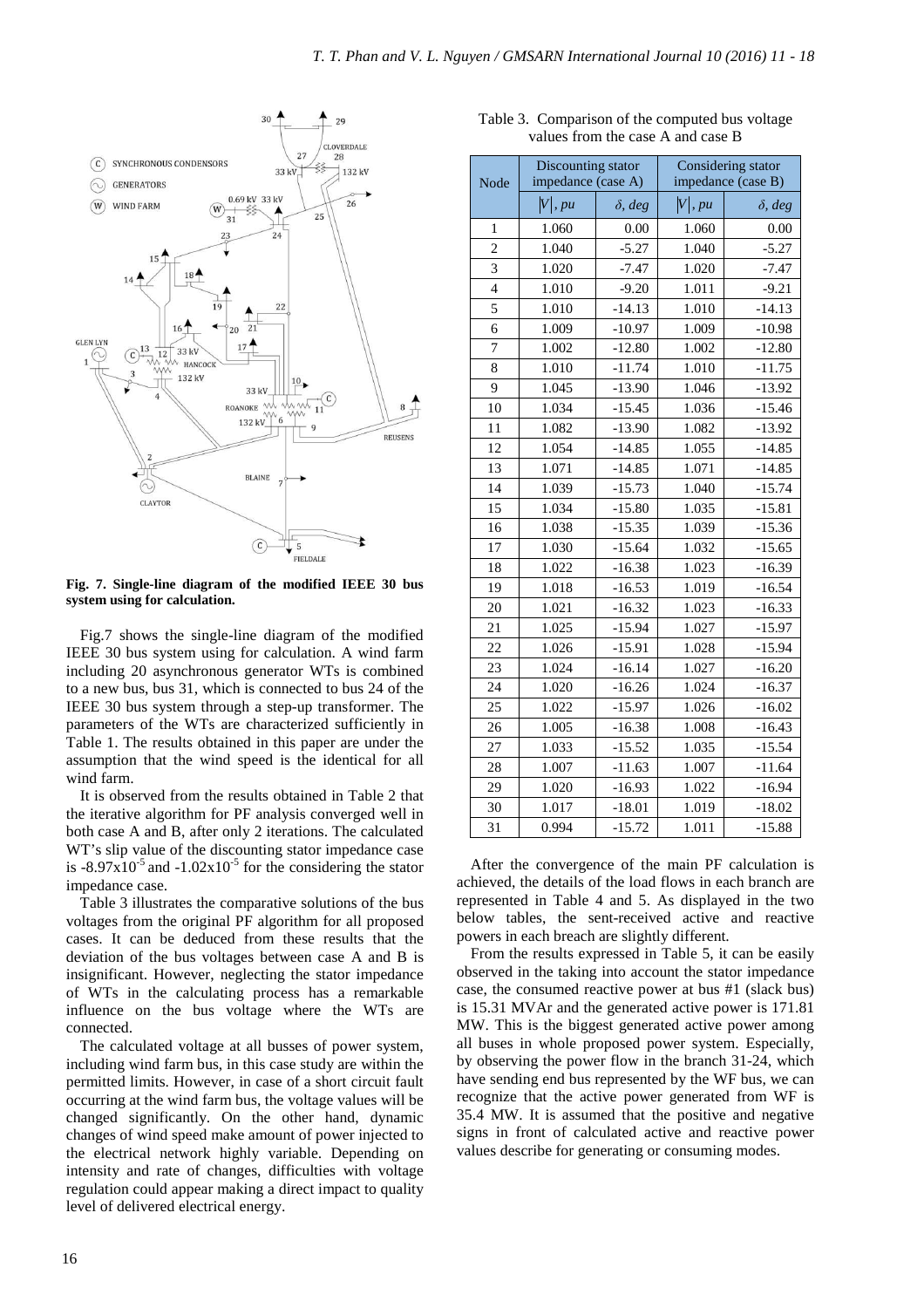| Node<br>1      | Node<br>2      | $P_s$<br><b>MW</b> | $Q_s$<br><b>MVar</b> | $P_{r}$<br><b>MW</b> | $Q_{r}$<br><b>MVar</b> |
|----------------|----------------|--------------------|----------------------|----------------------|------------------------|
| $\mathbf{1}$   | $\overline{2}$ | 171.90             | $-15.47$             | $-166.82$            | 24.85                  |
| $\mathbf{1}$   | 3              | 87.15              | 5.19                 | $-84.07$             | 1.64                   |
| $\overline{c}$ | $\overline{4}$ | 43.19              | 2.88                 | $-42.20$             | $-3.71$                |
| 3              | $\overline{4}$ | 81.67              | $-2.84$              | $-80.82$             | 4.41                   |
| $\overline{c}$ | 5              | 82.20              | 0.25                 | $-79.24$             | 7.75                   |
| $\overline{c}$ | 6              | 59.73              | $-0.68$              | $-57.81$             | 2.57                   |
| $\overline{4}$ | 6              | 71.50              | $-16.87$             | $-70.87$             | 18.14                  |
| 5              | 7              | $-14.96$           | 12.20                | 15.14                | $-13.81$               |
| 6              | 7              | 38.32              | $-3.44$              | $-37.94$             | 2.91                   |
| 6              | 8              | 29.64              | $-10.11$             | $-29.53$             | 9.60                   |
| 6              | 9              | 26.56              | $-6.30$              | $-26.56$             | 7.76                   |
| 6              | 10             | 15.15              | 1.70                 | $-15.15$             | $-0.51$                |
| 9              | 11             | $-0.00$            | $-18.01$             | 0.00                 | 18.62                  |
| 9              | 10             | 26.56              | 10.25                | $-26.56$             | $-9.43$                |
| $\overline{4}$ | 12             | 43.92              | 14.58                | $-43.92$             | $-9.92$                |
| 12             | 13             | 0.00               | $-12.01$             | $-0.00$              | 12.20                  |
| 12             | 14             | 7.81               | 2.46                 | $-7.73$              | $-2.31$                |
| 12             | 15             | 17.66              | 7.00                 | $-17.44$             | $-6.58$                |
| 12             | 16             | 7.25               | 4.96                 | $-7.19$              | $-4.82$                |
| 14             | 15             | 1.53               | 0.71                 | $-1.53$              | $-0.71$                |
| 16             | 17             | 3.69               | 3.02                 | $-3.68$              | $-2.98$                |
| 15             | 18             | 6.21               | 2.71                 | $-6.16$              | $-2.61$                |
| 18             | 19             | 2.96               | 1.71                 | $-2.95$              | $-1.70$                |
| 19             | 20             | $-6.55$            | $-1.70$              | 6.56                 | 1.73                   |
| 10             | 20             | 8.84               | 2.60                 | $-8.76$              | $-2.43$                |
| 10             | 17             | 5.34               | 2.84                 | $-5.32$              | $-2.82$                |
| 10             | 21             | 14.80              | 4.87                 | $-14.72$             | $-4.70$                |
| 10             | 22             | 6.94               | 1.94                 | $-6.90$              | $-1.86$                |
| 21             | 22             | $-2.78$            | $-2.20$              | 2.78                 | 2.20                   |
| 15             | 23             | 4.57               | 2.08                 | $-4.54$              | $-2.03$                |
| 22             | 24             | 4.12               | $-0.34$              | $-4.10$              | 0.37                   |
| 23             | 24             | 1.34               | 0.43                 | $-1.34$              | $-0.43$                |
| 24             | 25             | $-1.64$            | 0.53                 | 1.65                 | $-0.52$                |
| 25             | 26             | 3.54               | 2.37                 | $-3.50$              | $-2.30$                |
| 25             | 27             | $-5.19$            | $-1.85$              | 5.22                 | 1.91                   |
| 28             | 27             | 18.49              | 2.17                 | $-18.49$             | $-0.91$                |
| 27             | 29             | 6.18               | $-0.11$              | $-6.10$              | 0.25                   |
| 27             | 30             | 7.09               | $-0.89$              | $-6.93$              | 1.18                   |
| 29             | 30             | 3.70               | $-1.15$              | $-3.67$              | 1.22                   |
| 31             | 24             | 32.4               | 56.8                 | -32.4                | -57.4                  |
| 8              | 28             | $-0.47$            | $-0.73$              | 0.47                 | $-3.62$                |
| 6              | 28             | 19.02              | $-2.55$              | $-18.96$             | 1.45                   |

Table 4. Branches' load flows for the discounting the stator impedance case

### **5. CONCLUSIONS**

Based on the steady-state model of AG, the paper has represented an assumption that the wind farm is modelled as a RX load bus. So, it reflects the real steady output of generators and is accurate. Accordingly, the RX model has built and applied in order to obtain solid results in the PF analysis calculation. In this paper, a wind farm having 20 WTs is added to the IEEE 30 bus

system to evaluate the effectiveness of the proposed RX model. The iterative process may be more applicable because the fundamental load flow calculation is separated from the main PF analysis program. The proposed model and the computing method in this work can be extensively utilized for more complex distribution electrical network with integration of wind energy. This has a significant meaning in the power systems' planning, operating and dispatching.

Table 5. Branches' load flows for the taking into account the stator impedance case

| Node           | Node                     | $P_s$     | $Q_s$       | $P_{r}$   | $Q_{r}$      |
|----------------|--------------------------|-----------|-------------|-----------|--------------|
| 1              | $\overline{2}$           | <b>MW</b> | <b>MVar</b> | <b>MW</b> | <b>MV</b> ar |
| $\mathbf{1}$   | $\overline{c}$           | 171.81    | $-15.31$    | $-166.74$ | 24.67        |
| $\mathbf{1}$   | 3                        | 87.09     | 5.33        | $-84.01$  | 1.50         |
| $\overline{c}$ | $\overline{4}$           | 43.17     | 2.99        | $-42.17$  | $-3.82$      |
| 3              | $\overline{\mathcal{L}}$ | 81.61     | $-2.70$     | $-80.77$  | 4.26         |
| $\overline{c}$ | 5                        | 82.19     | 0.21        | $-79.24$  | 7.79         |
| $\overline{c}$ | 6                        | 59.69     | $-0.57$     | $-57.77$  | 2.46         |
| $\overline{4}$ | 6                        | 71.40     | $-16.86$    | $-70.78$  | 18.12        |
| 5              | $\sqrt{ }$               | $-14.96$  | 12.33       | 15.14     | $-13.94$     |
| 6              | 7                        | 38.33     | $-3.57$     | $-37.94$  | 3.04         |
| 6              | 8                        | 29.64     | $-10.71$    | $-29.52$  | 10.20        |
| 6              | 9                        | 26.50     | $-5.99$     | $-26.50$  | 7.43         |
| 6              | 10                       | 15.11     | 1.97        | $-15.11$  | $-0.78$      |
| 9              | 11                       | $-0.00$   | $-18.44$    | 0.00      | 19.09        |
| 9              | 10                       | 26.50     | 10.02       | $-26.50$  | $-10.19$     |
| $\overline{4}$ | 12                       | 43.94     | 14.83       | $-43.94$  | $-10.14$     |
| 12             | 13                       | 0.00      | $-12.65$    | $-0.00$   | 12.85        |
| 12             | 14                       | 7.83      | 2.60        | $-7.75$   | $-2.45$      |
| 12             | 15                       | 17.64     | 7.55        | $-17.42$  | $-7.12$      |
| 12             | 16                       | 7.27      | 5.14        | $-7.20$   | $-5.00$      |
| 14             | 15                       | 1.55      | 0.85        | $-1.55$   | $-0.84$      |
| 16             | 17                       | 3.70      | 3.20        | $-3.69$   | $-3.16$      |
| 15             | 18                       | 6.24      | 2.72        | $-6.19$   | $-2.63$      |
| 18             | 19                       | 2.99      | 1.73        | $-2.98$   | $-1.71$      |
| 19             | 20                       | $-6.52$   | $-1.69$     | 6.53      | 1.72         |
| 10             | 20                       | 8.841     | 2.58        | $-8.73$   | $-2.42$      |
| 10             | 17                       | 5.342     | 2.67        | $-5.31$   | $-2.64$      |
| 10             | 21                       | 14.77     | 5.60        | $-14.69$  | $-5.43$      |
| 10             | 22                       | 6.92      | 2.41        | $-6.88$   | $-2.34$      |
| 21             | 22                       | $-2.81$   | $-1.47$     | 2.81      | 1.48         |
| 15             | 23                       | 4.53      | 2.73        | $-4.50$   | $-2.68$      |
| 22             | 24                       | 4.07      | 0.86        | $-4.05$   | $-0.83$      |
| 23             | 24                       | 1.30      | 1.08        | $-1.30$   | $-1.07$      |
| 24             | 25                       | $-1.58$   | 0.06        | 1.58      | $-0.06$      |
| 25             | 26                       | 3.54      | 2.37        | $-3.50$   | $-2.30$      |
| 25             | 27                       | $-5.12$   | $-2.31$     | 5.16      | 2.37         |
| 28             | 27                       | 18.42     | 2.64        | $-18.42$  | $-1.37$      |
| 27             | 29                       | 6.18      | $-0.11$     | $-6.10$   | 0.25         |
| 27             | 30                       | 7.09      | $-0.89$     | $-6.93$   | 1.18         |
| 29             | 30                       | 3.70      | $-1.15$     | $-3.67$   | 1.22         |
| 31             | 24                       | 35.4      | 11.6        | $-35.4$   | -11.2        |
| 8              | 28                       | $-0.48$   | $-0.53$     | 0.48      | $-3.82$      |
| 6              | 28                       | 18.96     | $-2.29$     | $-18.90$  | 1.18         |